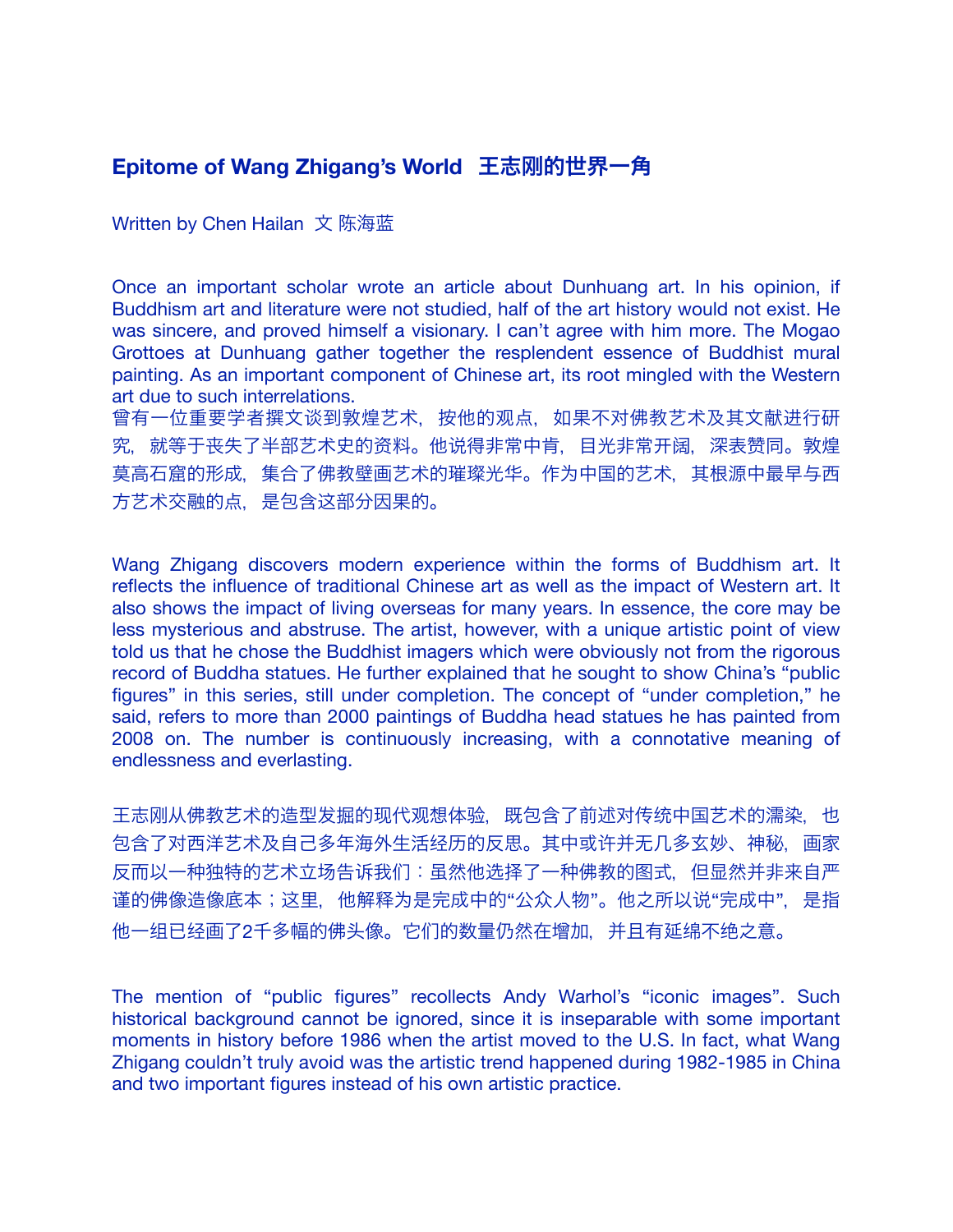䎔于"公众人物"的界定提法,令人想起安迪·沃霍尔的"公众人物"。这重背景,我们无法省 略。这关系到艺术家1986年出国到美國之前的一些绕不开的历史段落。事实上王志刚没 法真正绕开的不是自己的艺术实践,而是发生在1982—1985中国大地上的艺术风潮,以 及, 两个人物。

## The back of Buddha 佛背



In 1982, Robert Rauschenberg went to Anhui with his "ROCI" plan, trying to find his ideal Chinese Xuan paper. Like a pilgrim, he also wanted to testify what he believed in, treating Chinese Zen as the attitude of "noble wise men". This trip was actually a cultural comparison and a planned exploration and rectification, with material seeking as a disguise. It could also be regarded as an echo to Andy Warhol's show on theGreat Wall. Andy was fond of China, just as Christopher Makos, his personal photographer noted. He took numerous photographs of the Great Wall, Tiananmen Square, rural towns and villages in Beijing. And after that he drew a huge portrait of Chairman Mao Zedong to express his worship and admiration. As for ideology, Andy had always used "iconic images" as eclecticism. In the meantime, he researched and self-developed American POP art, from which the audience sensed rebellion and novelty of

fashion.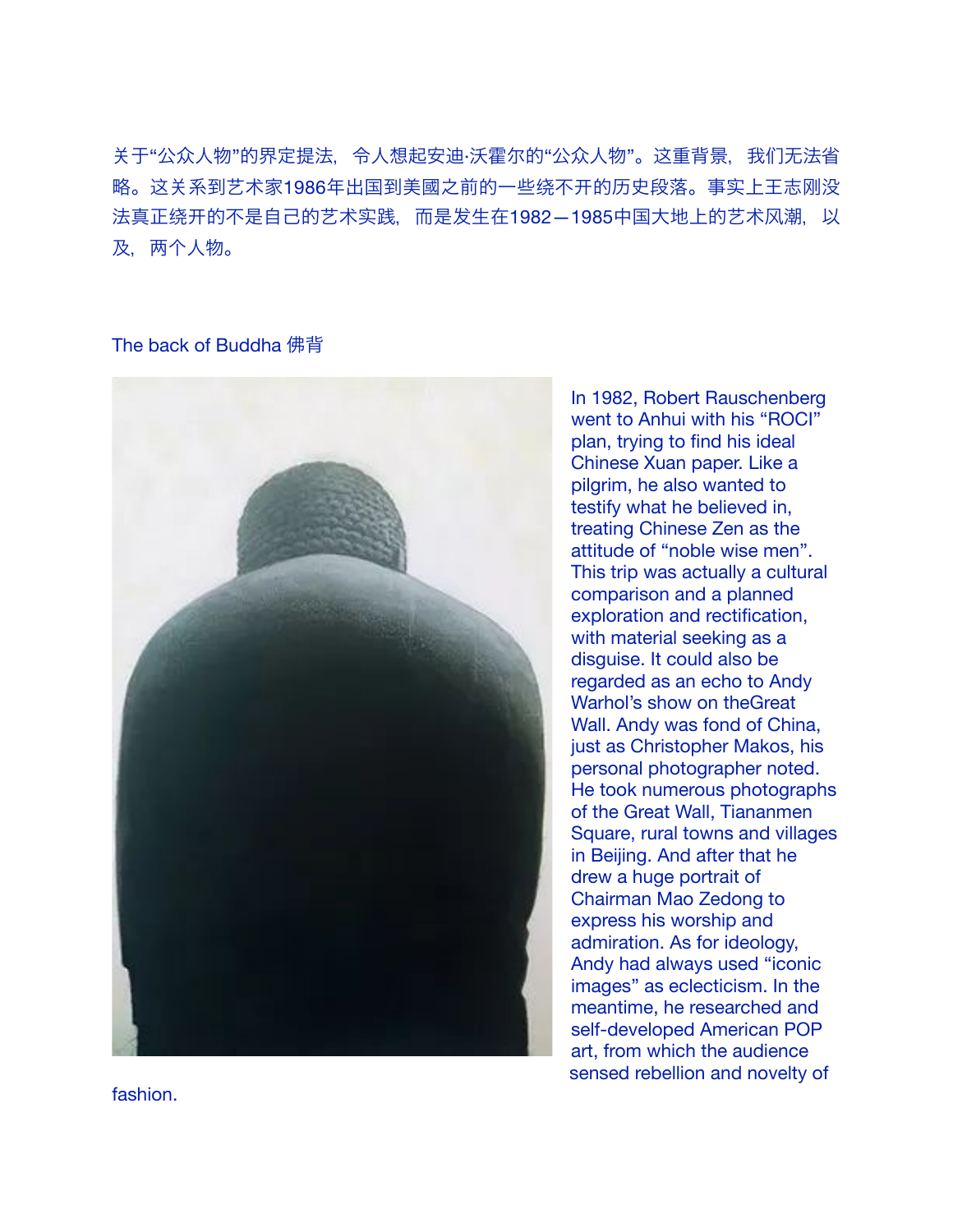1982年,罗伯特·劳申伯格带着他的"ROCI"计划草图去到安徽,寻求他心目中的中国宣 纸,包括印证他朝圣者般将中国禅宗奉为"高贵的智者"的态度;这是材料名义掩盖下的一 次文化比较与计䎞设计的探险和矫正,也可看成是同年安迪·沃霍在中国长城秀场的呼 应。安迪是热爱中国的,相信如其御摄影师克里斯托弗·马可斯所言;他在天安门与长城 和北京城镇乡村,留下大量影像,并在之后表达了对毛泽东的崇敬之情:绘制巨幅毛泽东 画像。关于意识形态,安迪一贯地以"公众人物"予以折衷,同时他对自主研发的美式 POP, 掺入了一种在观者看来属于叛逆与时尚的新鲜。



Public figures 公众人物

In 1985, an international exhibition of Rauschenberg's work opened to the public under the nameof "ROCI" at the National Art Museum of China and it had attracted more 300,000 viewers. What on earth did Rauschenberg intend to express? The exhibition even went to Tibet. As a cultural transmission plan customized by "ROCI" project, both Andy and Rauschenberg held the same purpose and expectation of exploring, inputting and retrieving in China.

1985年, 以"ROCI"名义举办的"劳生柏格作品国际巡回展"亮相中国美术馆, 超过30万人 次观看量。劳申伯格想明确的是什么呢?这个展览甚至深入到了西藏。作为其对"ROCI" 项目制定的中国传播计划而言,安迪与劳申伯格都对中国有着一种开发、输入以及回收的 目的与期待。

What coincided with the emerging and popular art landscape was the exuberant art circle that influenced different fields. These two people, Andy Warhol and Robert Rauschenberg made Wang Zhigang, who was the first to have drawn three identical trinity "public figures" on the canvas, retreat.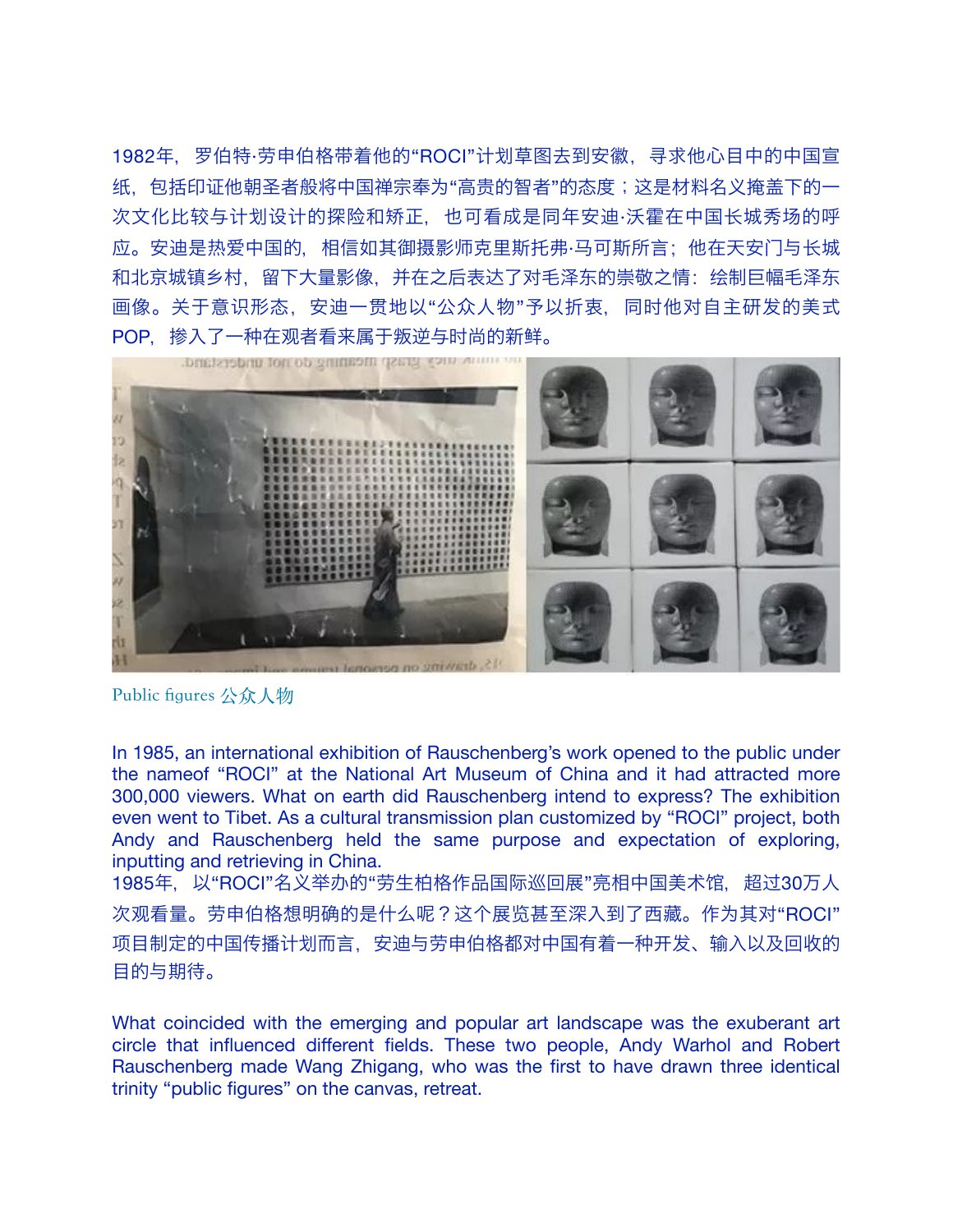与新兴的、流行起来的艺术景观吻合的是,沸沸扬扬的艺术圈并波及多个领域。安迪·沃 霍尔、罗伯特·劳申伯格,这两个名字,让王志刚这位最先在画布上画下三个相同的三位 一体的"公众人物"的中国艺术家,拂袖而去。

Pure land 净土 2003 Solo show, exhibition poster

![](_page_3_Picture_2.jpeg)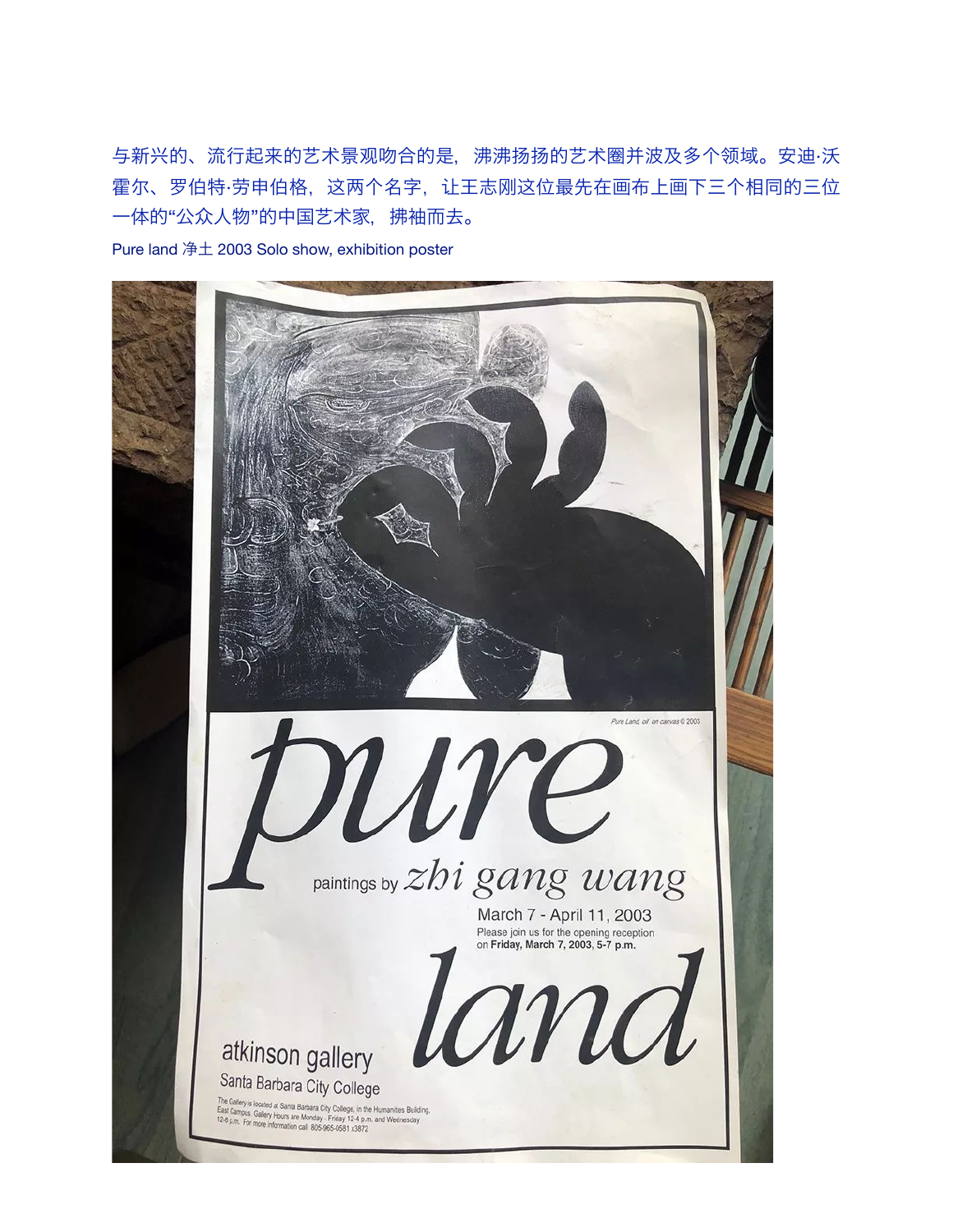![](_page_4_Picture_0.jpeg)

Public figures 公众人物

However, one can find some hints. If Wang Zhigang appreciates simplicity and an untrammeled way of life, and if he has no intention of being influenced by Pop Art, deep in his bones, he is Oriental. This is manifested in his spirit. He is a gentleman, with the forthrightness, freedom, and magnanimity of the seven sages who lived in the Eastern Jin Dynasty, in the third century. How could Andy trace such Chinese characters like metaphysics and demeanor of the Wei and Jin dynasties 2000 years before he made his mark? The so-called demeanor of the Wei and Jin dynasties and Ji Kang's advocacy of "not approving of virtuous people like Shang Tang, King Wu of the Zhou Dynasty, Chou Kung and Confucius, and believing in nature, instead of rigorous doctrines" which is a rebellious concept, may lie beyond Andy's understanding.

然而,某种固定的暗示总是存在着。如果说王志刚崇尚不刻意的、漫不经心地生活,并无 意被POP裹挟, 那么他骨子里可能更具有的是东方民族根性, 使他尤为不同地在精神表 现上,倾向披着东晋率性自由、玄远旷达的大氅,尚且风度翩翩。正始之音、魏晋风度, 安迪能找到早他发明近两千年的中国地气?所谓"魏晋风度",以及促嵇康之口呼吁而出的 "非汤武而薄周孔,越名教而任自然"的叛逆之音,安迪很难说是能够明白的。

It is a coincidence. Two thousand years later, the charm has changed naturally. As a result, Andy's notion of "15-minutes of fame" is found to have flaws.

巧会。晚了两千年的风韵自然是不同的,由此安迪的"十五分钟"表演规定,也显得有百密 一疏之虞。